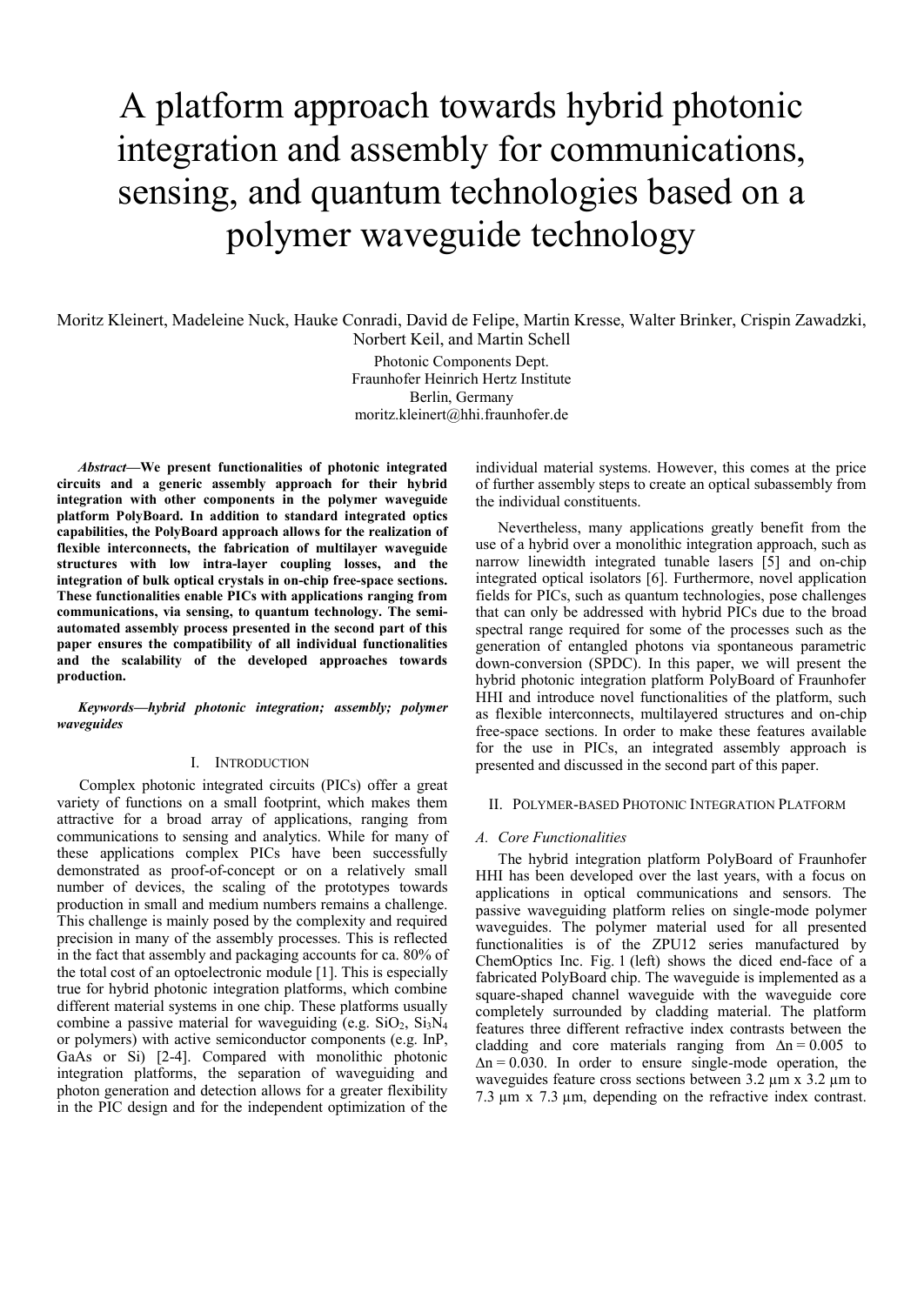The mode field diameter in the case of the low refractive index contrast matches well to that of standard single-mode fibers, resulting in a fiber coupling loss of 0.1 dB per facet. For higher ∆n values, the coupling loss increases towards 1.0 dB.

|  | TABLE I. POLYBOARD WAVEGUIDE PARAMETERS AT 1550 NM |  |
|--|----------------------------------------------------|--|
|--|----------------------------------------------------|--|

| Λn    | <b>Fiber coupling loss</b> | Min. bend radius  | <b>Dimension</b>             |
|-------|----------------------------|-------------------|------------------------------|
| 0.005 | $0.1$ dB                   | $15.0 \text{ mm}$ | $7.3 \mu m \times 7.3 \mu m$ |
| 0.011 | $0.6$ dB                   | $6.0 \text{ mm}$  | $6.0 \mu m \times 6.0 \mu m$ |
| 0.030 | $1.0\text{ dB}$            | $1.5 \text{ mm}$  | $3.2 \mu m \times 3.2 \mu m$ |

From the waveguide parameters given in Table I, the optimum refractive index contrast for a given application can be determined based on its specific requirements: E.g. a large



Fig. 1. Microscope image of the diced end-face of a single-mode waveguide and simulated mode profile for ∆n = 0.005 (left column). Microscope image of a diced cross section of an etched slot for the integration of TFFs and photograph of a PolyBoard with inserted TFF (right column). The position of the inserted TFF is indicated in light green in the top picture. The lower row shows the cross section of a U groove for passive fiber-chip coupling. The position of the standard single-mode fiber is indicated in grey.

number of optical functionalities on one chip is ideally realized in  $\Delta n = 0.030$  due to the smallest bend radii that result in compact chips, whereas single optical functionalities such as optical filters are best fabricated with  $\Delta n = 0.005$  because of the very low fiber-coupling loss.

For the fabrication of the polymer waveguides, cladding and core polymer layers are spin-coated as liquid resins before being cured by UV light exposure and a hard bake. The waveguides, slots and U grooves (compare Fig. 1) are structured by reactive ion etching (RIE). The subsequent spincoating of the layers allows for the deposition of metal structures buried in the layer stack, which enables efficient thermo-optical components [7]. The chip facet with a single mode waveguide  $(\Delta n = 0.005)$  shown in the left column of Fig.1 was diced out of the wafer. No further steps for the preparation of the end face were necessary, because in contrast to inorganic material systems, the polymers are not brittle and their refractive index contrast is close to that of optical fibers, thus overcoming the need for polishing and anti-reflective coating. The right column of Fig. 1 shows deeply etched slots for the insertion of thin-film filters (TFFs). They are based on dielectric layer stacks, enabling various spectral and polarization filter characteristics. The TFFs (green shaded area) are inserted perpendicularly to the waveguide layer with an input waveguide and appropriately placed output waveguides that collect the light in the reflected and transmitted bands of the filter. In this way, the design of the filter characteristic is independent of the specific PIC design. This enables the combination of well-proven temperature-insensitive dielectric coatings for filtering with integrated optics.

The lower row of Fig. 1 shows the cross section of a U groove used for fiber coupling of the PICs. The position of an inserted standard single-mode fiber with 125  $\mu$ m diameter is indicated by the grey shaded area. The lateral position of the fiber relative to the waveguide is given by the lithographic resolution of the processes. The vertical position is defined by the waferscale etching process. On a  $4$ " wafer a deviation of  $\pm$  1 µm from the target is achieved. This enables passive fiber-chip coupling, which greatly reduces the complexity of the alignment process.

#### *B. Fexible Interconnects*

The polymer layers of standard PolyBoard PICs are fabricated on silicon wafers and the final chips are separated by dicing. Hence, these devices are rigid due to the high mechanical stability of the crystalline silicon. This enables simple handling procedures. If, however, flexible interconnects are required, a different pre-treatment of the silicon substrate allows for the delamination of the completely structured chips from the wafer. This enables the fabrication of flexible optical and electrical interconnects as presented in Fig. 2.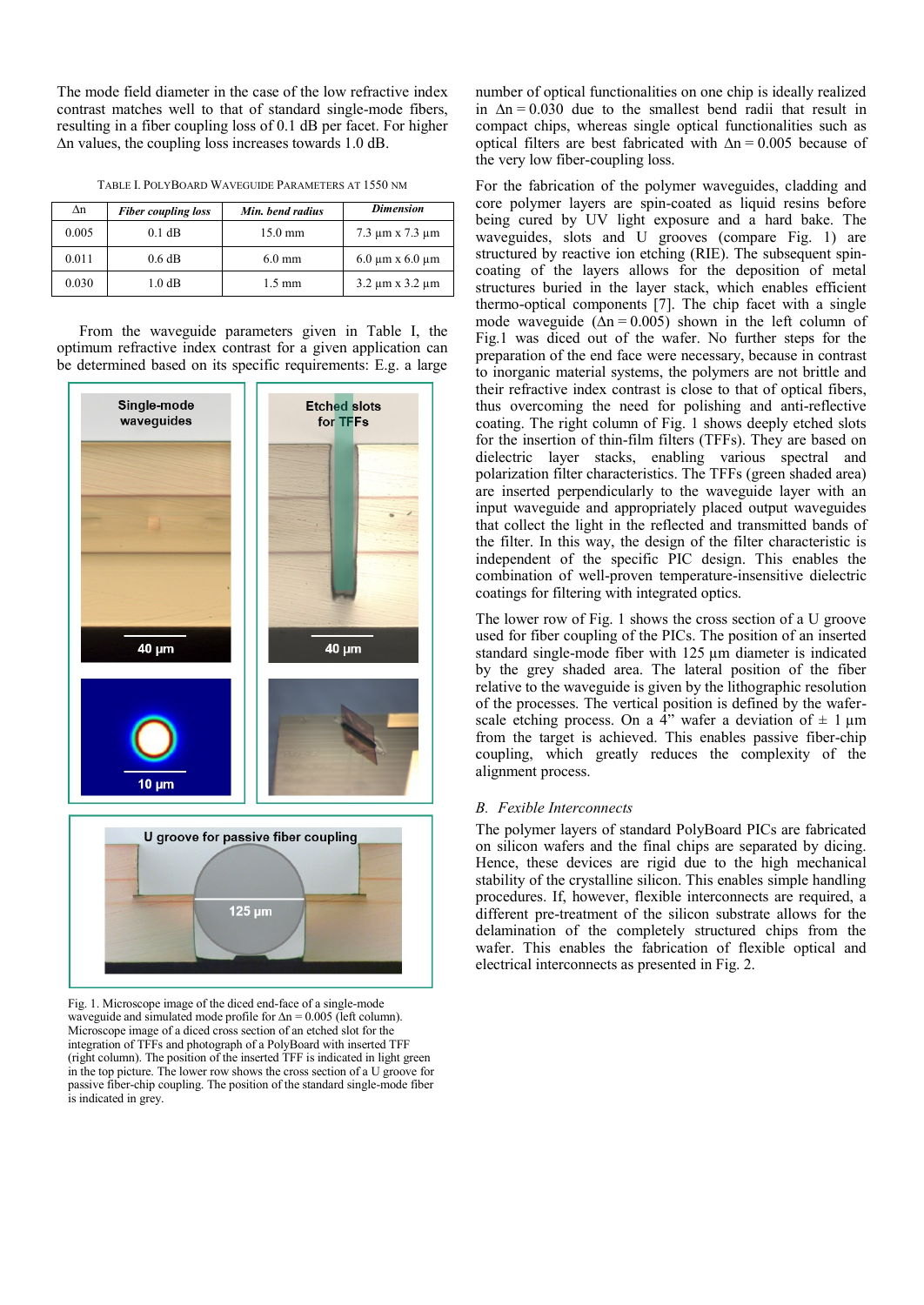

Fig. 2. Optical (left) and electrical (right) flexible interconnects based on the PolyBoard platform obtained by delamination from the wafer substrate.

Since the polymer layers are removed from the substrate after the finalization of all fabrication steps, the fabrication of the flexible interconnects is identical to the fabrication of standard PolyBoard PICs, except for the substrate pretreatment. This enables the use of accurate and scalable wafer-scale fabrication processes. The single-mode waveguide losses at 1550 nm obtained from flexible optical waveguides fabricated with this method amount to 0.8 dB/cm, which is close to the 0.7 dB/cm waveguide loss for rigid PolyBoard PICs. Hence, all integrated optical functionalities, such as multi-mode interference couplers (MMIs) and thermo-optical switches can directly be used in flexible optical interconnects. Besides optical waveguides, high-frequency electrical connections, e.g. co-planar electrical waveguides, can be fabricated in the standard PolyBoard platform and hence as flexible interconnects as well. Bandwidths in excess of 110 GHz have been demonstrated already [8]. These flexible single-mode optical and high-speed electrical interconnects allow for an additional degree of freedom in the assembly and packaging of PICs.

## *C. Multilayer Structures*

Multilayer photonic integrated circuits are useful in a variety of applications ranging from LIDAR to crossing-free switch matrices. The spin-coating processes involved in the fabrication processes of the PolyBoard platform allow for a simple way of generating multilayer waveguide structures by alternating cladding layers and layers with structured waveguides as in Fig. 3 (top left). The main challenge for the application of these 3D structures is their connection to standard, quasi 2-dimensional PICs and the related assembly procedures. In polymer-based photonic integration platforms this can be solved by means of vertical MMIs as couplers between waveguide layers as presented in Fig. 3 (top right) [9,10]. These couple light from a lower single-mode waveguide (1.) via a vertical MMI section (2.) into an upper single-mode waveguide (3.). Compared with vertical coupling based on evanescent directional couplers, significantly higher distances in the order of several µm between the waveguide layers can be bridged in this approach. This results in a negligible cross-talk between waveguides in adjacent layers and hence the possibility to freely design the waveguide routing in the individual layers. By integrating these vertical couplers on a



Fig. 3. Facet of a PolyBoard chip with 23 waveguides in five layers (top left) and schematic of a vertical MMI for the interconnection of waveguide layers (top right). The graph in the bottom shows the on-chip loss for a 1294-µm-long vertical MMI between two waveguide layers spaced by 7.2 µm.

multilayer PIC, facets with I/O waveguides in a single plane can be realized, because all waveguides can be routed to their respective layer on the chip. This allows for the use of standard assembly and packaging approaches that were developed for planar chips also for these novel multilayer PICs.

At the bottom of Fig. 3 the on-chip loss of a 1294-µm-long vertical MMI that connects two waveguide layers spaced by 7.2 µm is shown. This device was fabricated using the process described in [10]. The minimum loss of 0.6 dB for the TE polarization is obtained at the design wavelength of 1550 nm, which is close to the simulated optimum of  $0.4$  dB. Additionally, the polarization-dependent losses are below 0.2 dB across the C-band. This proves the feasibility of vertical MMIs for efficient interconnection in multilayer PICs.

#### *D. On-Chip Free-Space Sections*

While many optical functionalities can be realized efficiently in integrated optics, some still require bulk optical components, especially non-reciprocal und non-linear optical crystals. Recently, a combination of PICs with bulk crystals in the PolyBoard platform was developed. For this, a free-space section on the chip is formed by the same RIE processes as the U grooves presented in section II.A. At beginning and end of the free-space section graded index (GRIN) lenses with the same diameter as single-mode fibers are inserted into on-chip U grooves. These GRIN lenses create a collimated beam in the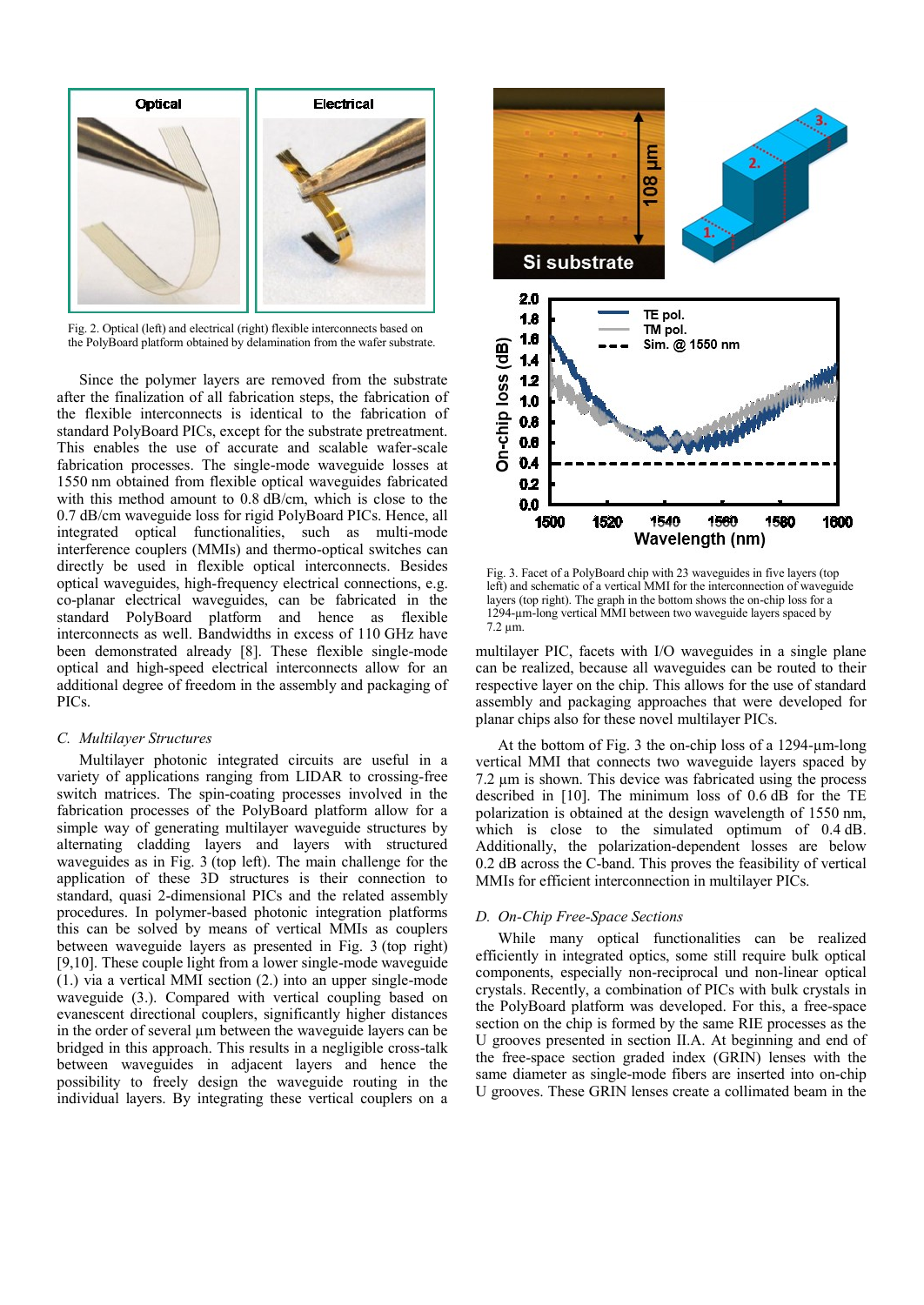

Fig. 4. Micrograph of a bulk optical isolator placed in a micro-optical bench formed by two GRIN lenses (top) and measured transmission and optical isolation of the device (bottom).

free-space section, hence avoiding large losses due to beam divergence. The sections can be as wide as some mm, which allows for the placing of bulk crystals.

In Fig. 4 (top) a PolyBoard chip with a micro-optical bench created by two GRIN lenses is shown. Here, an optical isolator for the TE polarization transmission, comprising of a Faraday rotator and two polarizers, is placed into the free-space section with 1 mm width. The transmission spectrum presented in Fig. 4 (bottom) shows the forward transmission of the TE polarization in grey. Excess losses of 1.4 dB to 2.0 dB compared to a straight reference waveguide are observed and recently, optimized structures yielded reduced on-chip losses of 0.7 dB. This demonstrates efficient light coupling from the single-mode waveguide through the crystal back into the single-mode waveguide. Orange and blue curves correspond to the backward transmission for TE and TM polarization, respectively. Across the complete wavelength span from 1460 nm to 1620 nm the isolation is greater than 20 dB for both polarizations with a maximum isolation greater than 30 dB.

Due to the proper isolation and the low losses, a structure as presented in Fig. 4 is useful for blocking unwanted reflections from within the PIC into integrated light sources such as lasers. So far this was only possible for reflections from external sources by optical isolators integrated in the module or external fiber. The micro-optical bench concept is not limited to nonreciprocal elements, but applies to all optical elements that can be placed in the free-space section. This concept is especially interesting for quantum communications, where well-proven

setups exists on lab-scale optical benches, e.g. for the generation of entangled photons via SPDC [11]. The key element for this process is a non-linear optical crystal, such as periodically poled potassium titanyl phosphate (KTP), in which a short-wavelength pump photon decays into signal and idler photons at a longer wavelength. Such a crystal can be placed inside the on-chip free-space section in order to miniaturize the quantum communications setup into a PIC. In order for the entangled signal and idler photons to be in the infrared telecommunications bands, the crystal needs to be pumped with visible light. Hence, the waveguides need to be transparent across a broad wavelength range. In contrast to semiconductorbased material platforms such as Si, GaAs or InP, the polymers used in the PolyBoard platform meet this requirement and are therefore suitable for the fabrication of PICs for quantum communications based on non-linear optical crystals. Currently, this concept is being pursued within the UNIQORN project of the EU Quantum Flagship initiative [12].

### III. INTEGRATED ASSEMBLY APPROACH

In section II some basic PolyBoard functionalities as well as concepts that are unique to this integration platform were introduced and applications of these PICs in communications, sensing, and quantum technologies were discussed. However, in order to exploit the potential of the hybrid photonic integration for these applications, the assembly of the individual components that constitute the PIC need to be taken into account. For hybrid PICs from the PolyBoard platform, we propose a generic, semi-automated approach to the assembly,



Fig. 5. Generic semi-automated assembly process of a hybrid photonic integrated circuit on the PolyBoard platform.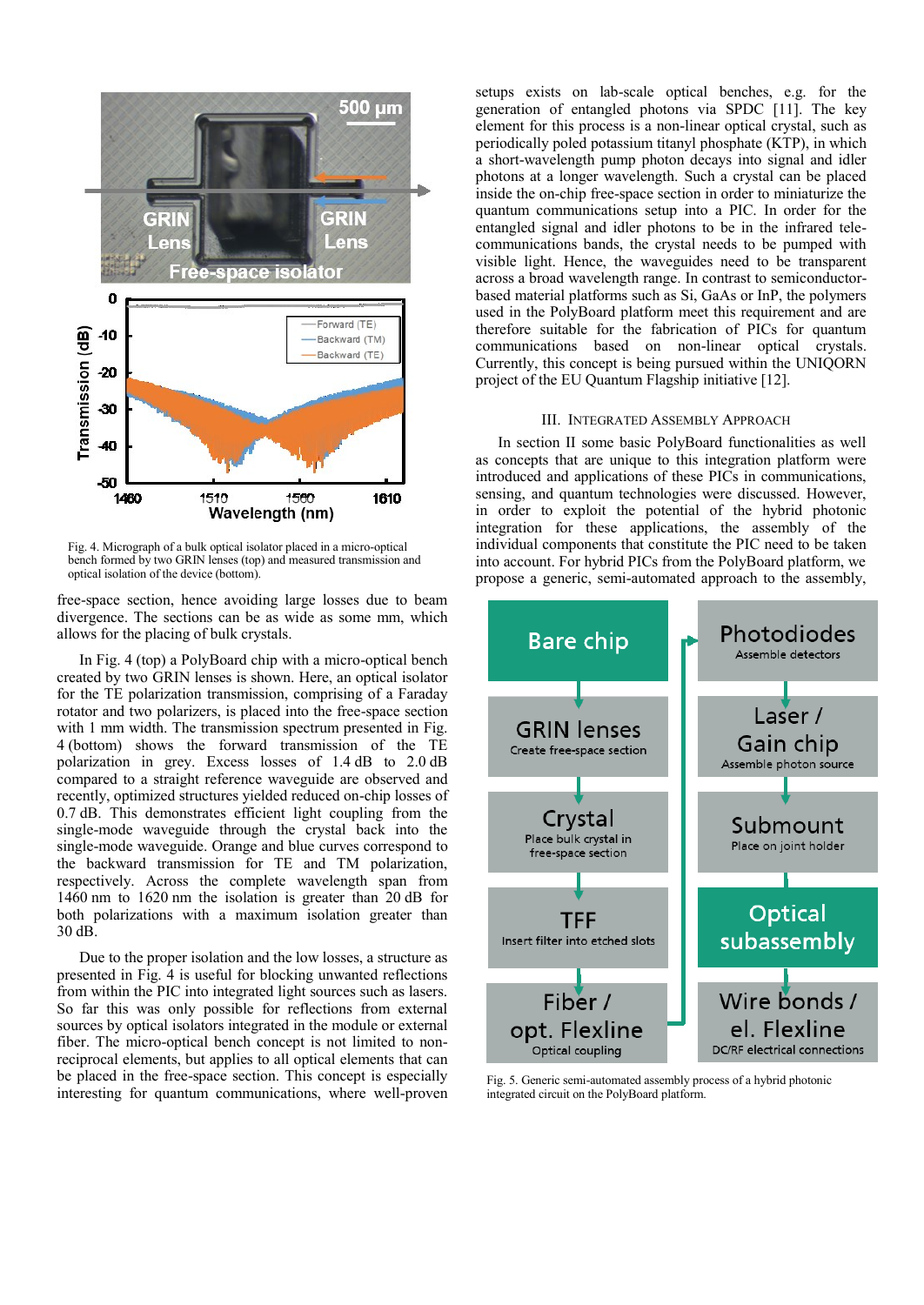with scalability from prototypes (quantum technology) to production (sensing and communications).

To this end, the required processes are developed by HHI on a CL1500 assembly machine manufactured by ficonTEC. It comprises, among others, of one main axis with four degrees of freedom and three supporting axes with three translational and rotational degrees of freedom, which are equipped with interchangeable specialized pick-up tools for the handling of micro-optical elements. These are also able to apply epoxy and cure it with UV light. Fig. 5 shows a flow chart of the respective processes to obtain an optical subassembly. All functionalities of the PolyBoard platform are part of this process flow, which ensures the mutual compatibility of all features. If a specific PIC does not include one or several of these functionalities, the corresponding steps can be skipped without compromising the feasibility of the other steps. The assembly process starts out with the placing of the bare PolyBoard chip that was separated by dicing after the waferscale fabrication. Afterwards, these assembly processes follow:

> The GRIN lenses are placed into the on-chip U grooves and fixed with UV-curable epoxy. A picture of a 125-µm diameter GRIN lens handled during an assembly process is presented in Fig.  $6$  (top). This creates the collimated beam propagation in the free-space section.



Fig. 6. Placing of GRIN lens into PolyBoard for generation of an on-chip free-space section (top) and single-mode fiber coupling to PolyBoard PIC with U groove (bottom).

- The bulk crystals are placed into the previously created free-space section and again fixed with UV-curable epoxy. These crystals can be, among others, optically non-reciprocal or non-linear.
- The TFFs are placed into etched slots and fixed with UV-curable epoxy [compare Fig. 1 (right)]. The slots are merely several micrometers wider than the TFFs, which feature typical thicknesses between 12 um and 30 um. The TFFs need to be placed perpendicularly to the waveguide layer plane into the slots in order to minimize the losses of the reflected band.
- Cleaved single-mode fibers are placed into U grooves for passive fiber-to-chip coupling  $[compare$  Fig.  $6$  (bottom)] or flexible optical interconnects are coupled to the facet of standard, rigid PolyBoard chips. In both cases epoxy is applied and UV cured.
- Photodetectors are attached with UV-curable epoxy either via 45° mirrors directly diced into the PolyBoard chips in case of backside illumination [13] or to the chip facet when using waveguideintegrated photodetectors. In the latter case, an active alignment is carried out in order to optimize the relative positions of PolyBoard and photodetector waveguides.
- Light sources (e.g. lasers or gain chips) are endface coupled and fixed with UV-curable epoxy. The components are actively aligned in order to optimize the relative positions of both waveguides.
- The chip with its assembled components is placed on a submount, which provides mechanical stability. Thermally conductive glue ensures good heat dissipation.
- In an additional step, electrical connections to the submount or directly to the driving electronics are realized by wire bonds or flexible RF interconnects.

The assembly process is semi-automated, meaning that all assembly steps are programmed and carried out by the machine, but the individual components need to be loaded manually, either on gel packs or, in the case of TFFs, on wafers. Picture recognition is used for the identification of the components as well as to acquire their orientation in the plane. Therefore, the components do not need to be specially prepared to be handled in the process. The machine, on which the current processes are being developed, is very versatile in order to cover all possible assembly steps required by any hybrid PIC in the PolyBoard platform. For production purposes the developed processes can be transferred to dedicated machines with higher throughput, ensuring the scalability of the presented concepts.